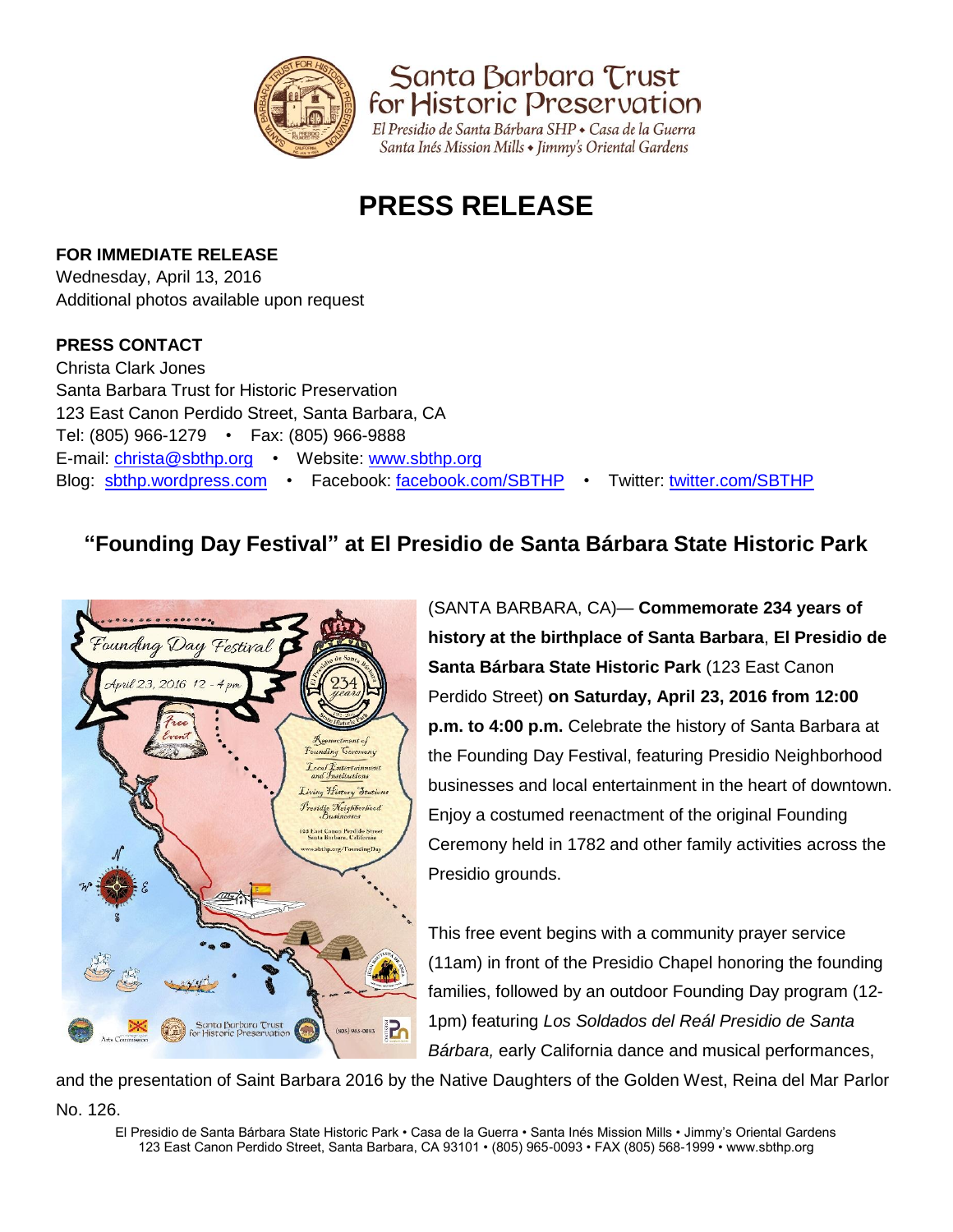Following the ceremony (1-3:30pm), enjoy an afternoon living history stations, stage performances, and tours that focus on the history and culture of California. Converse with costumed demonstrators and experience life in Santa Barbara as it was during the late-1700s through heritage gardening, colonial cooking, pottery making, Chumash storytelling, archaeology, and more. Enjoy stage performances by the local Mariachi Las Olas de Santa Barbara, flamenco dancers from the Linda Vega Studio, and UCSB a cappella group, Naked Voices. Walk through the neighborhood with a docent-led tour of historic Chinatown or see the permanent Japanese exhibit, *Nihonmachi Revisited.*



#### **Entertainment Schedule**

| 1:00 p.m.   | Mariachi Las Olas de Santa Barbara (Stage)     |
|-------------|------------------------------------------------|
| 1:30 p.m.   | Chinatown Walking Tour (Visitor Center)        |
| 2:00 p.m.   | Flamenco Dancers - Linda Vega Studio (Stage)   |
| $2:30$ p.m. | Post Office Architecture Tour (Visitor Center) |
| 3:00 p.m.   | <b>Naked Voices</b>                            |
|             |                                                |

#### **Educational Stations**

Archaeology Colonial Pottery Early California Dance Presidio School Room Adobe Brick Making Chumash Storytelling Spinning Wool Colonial Laundry Indigenous vs. Introduced Plants Presidio *Cocina* (Early California Foods) Colonial Clothing **Blacksmith** Docent Tour Presidio Descendants SB Lotería – by the Santa Barbara Historical Museum

Santa Barbara's Founding Day Festival is funded in part by the Santa Barbara County Arts Commission, the California State Parks Foundation, and the Santa Barbara Trust for Historic Preservation.